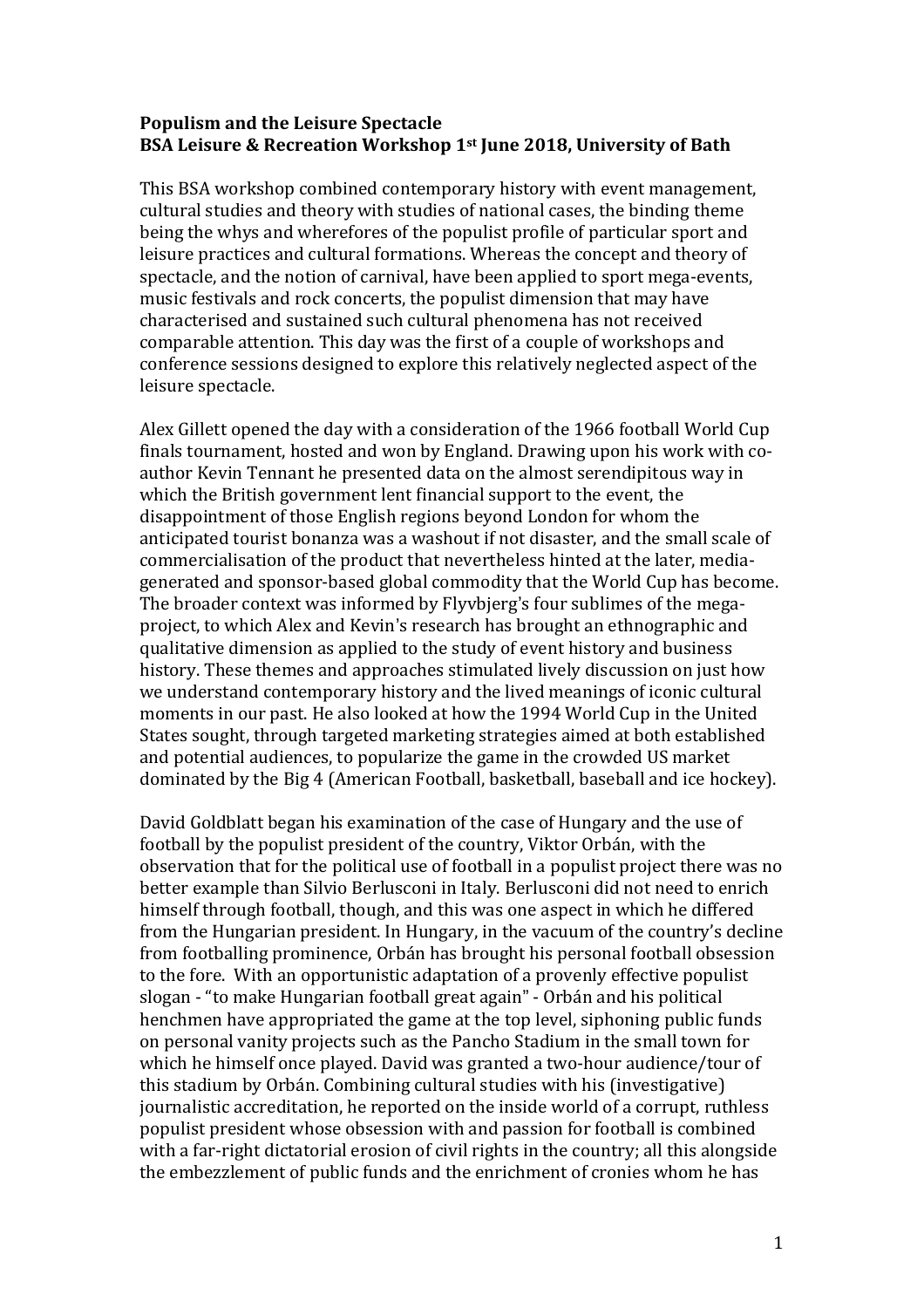brought into the most powerful positions in the state, also gifting to his select favourites lucrative construction projects on a massive scale.

Michael Williams moved the focus of discussion to the sphere of music, the big rock spectacle. His case study of U2's 100-plus concerts over three years focused upon the experience of fans and the socio-political messages that Bono himself conveyed from his platform of the most lucrative rock tour in history: the series of shows was attended by 8 million and consumed by a further 10 million via YouTube. On such a stage, for many fans, the Bono persona and presence embodies the spectacle, and his hold on massive crowds of fans appears almost magical, giving him the profile of what Michael called a "secular shaman". Such an effect is achieved through appeals to fans constituted as closed and inclusive communities. In terms of the U2 message itself, Bono appeals to the ideals of peace, freedom, and civil rights, alongside calls to campaign against poverty and human rights abuses. He operates, in Gramscian terms, as an organic intellectual giving voice to his enraptured public: "Activate yourself – the time is now". He does not have a perfectly compliant public though, some fans leaving the arena when the speechifying begins, there for the music not the message, the entertainment not the elucidation.

Bryan Clift presented a focused case study of the rise to power of left-wing populist Lula da Silva in Brazil in the first decade of the century, and of the significance of the gaining of the two most sought-after sport mega-events for the country, the 2014 World Cup and the 2016 Summer Olympics and Paralympics. Lula's working-class background gave him a genuine connectivity with the population through the vehicle of the restored socialist party, the Workers' Party (PT). Mobilising an effective charismatic presence, president from 2003-2011, Lula instituted a radical series of distributive reforms and also convinced a left-wing and working-class following of the benefits to the country of hosting large-scale mega-events. Such a strategy was less successful for his successor, Dilma Rousseff, who was impeached and removed from office at the end of August 2016, a little over a week after the end of the Rio de Janeiro Summer Olympics. Rousseff lacked the organic links to a national public that had sustained Lula, and the populist benefits, and potential for a positive cultural legacy, of those events look to have been eroded by a right-wing backlash and deepening economic and political crisis. The Rio Olympics motto "A new world" has a ring of irony to it in such a context.

In the final session of the day Alan Tomlinson discussed selected socio-historical examples of how leisure spectacles have been understood in different cultural and political settings. Juvenal's "bread and races/circuses", for instance, can surely be read as a comment on sport's capacity to bring the populace together in a form of right-wing populism, in this particular case combined with the lauded presence of the charismatic leader/dictator. Accounts of leisure noting the shared interests of the "common people" and the elite might be more usefully framed as analyses of populist phenomena which bolster the status of the elite as well as keep the people in their place. Take Hippolyte Taine's account of Derby Day (28 May 1861) in England: as "drunken people along the whole road" back to London are supported by laughing comrades, "the spectators' faces do not